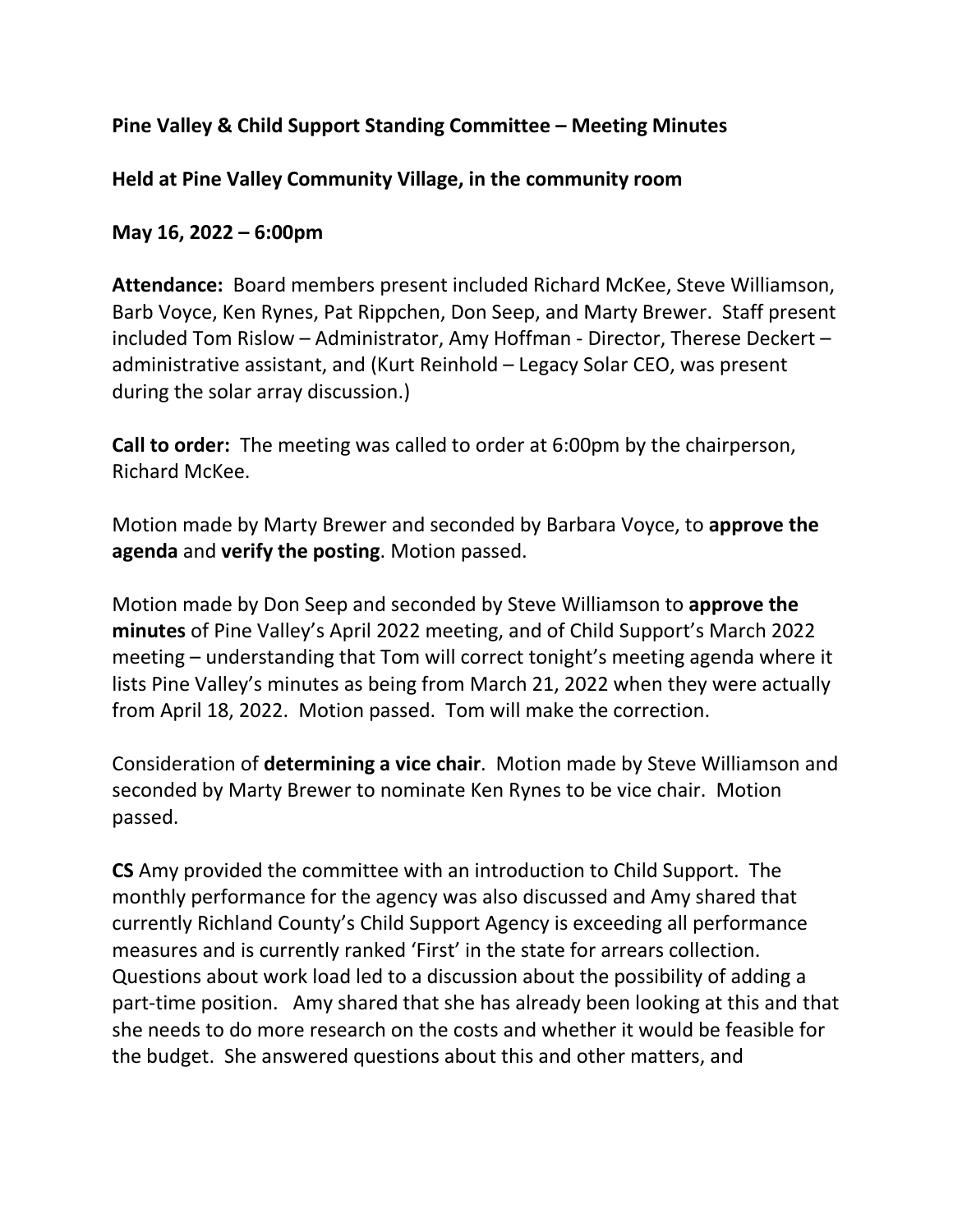encouraged committee members to reach out to her if they have further questions.

**CS** Amy presented a summary of bills/expenses incurred by the agency from 3/1/22 to 5/10/22 and said none of the expenses were unusual. Motion made by Ken Rynes and seconded by Steve Williamson to approve the CS bills as presented. Motion passed.

**PV Accounts Receivable Trend report**. Therese's report showed days in accounts receivable for April was 42.34; March days was 40.48. The goal is to be under 40.

## **PV Consideration of vouchers.**

Therese highlighted **cash receipts** for April of \$794,806.51. She said payroll expenses amounted to \$718,981.71, and included 1 holiday and 3 paydays. She said vouchers amounted to \$192,553.98. The cash variance for the month totaled a negative \$119,624.04. From the **Cash Disbursements Journals for April**, Therese highlighted check #8987 for the credit card, for \$3,852.92, the main purchase being a replacement blender for the main kitchen priced at \$1,600; check #8988 to Premier Medical Staffing for \$3,412.50, and another check (#9005) for \$5,040 to Premier – both for RN staffing; check #9006 to Johnson Block & Company, for \$5,556.00 for part of the annual financial audit work; check #9015 to aegis therapies for \$44,915.12 for physical, occupational and speech therapy; check #9031 to Mckesson for \$13,678.62 for medical supplies; check #9050 to the WI Dept. of Health & Family Services for \$13,600 for the monthly bed tax charges. Motion made by Don Seep and seconded by Marty Brewer to approve the vouchers. Motion passed.

**PV Census**. Tom reviewed the census report for April, highlighting the SNF census average of 75/day and the CBRF census average of 16/day. He said while the SNF census got to a high of 77, they have since been allowing it to drop due to staffing issues.

**PV Financials.** Therese highlighted from the balance sheet, the current operating cash balance of \$2,974,223.50, and the capital funds balance of \$961,249.62, as well as the FOGO donation fund account of \$56,019.93

From the **PV operations statements for April**, Therese highlighted the total revenues of \$825,134 which is \$118,294 better than budget, and the expenses which were under budget, which left a bottom line for the month at a loss of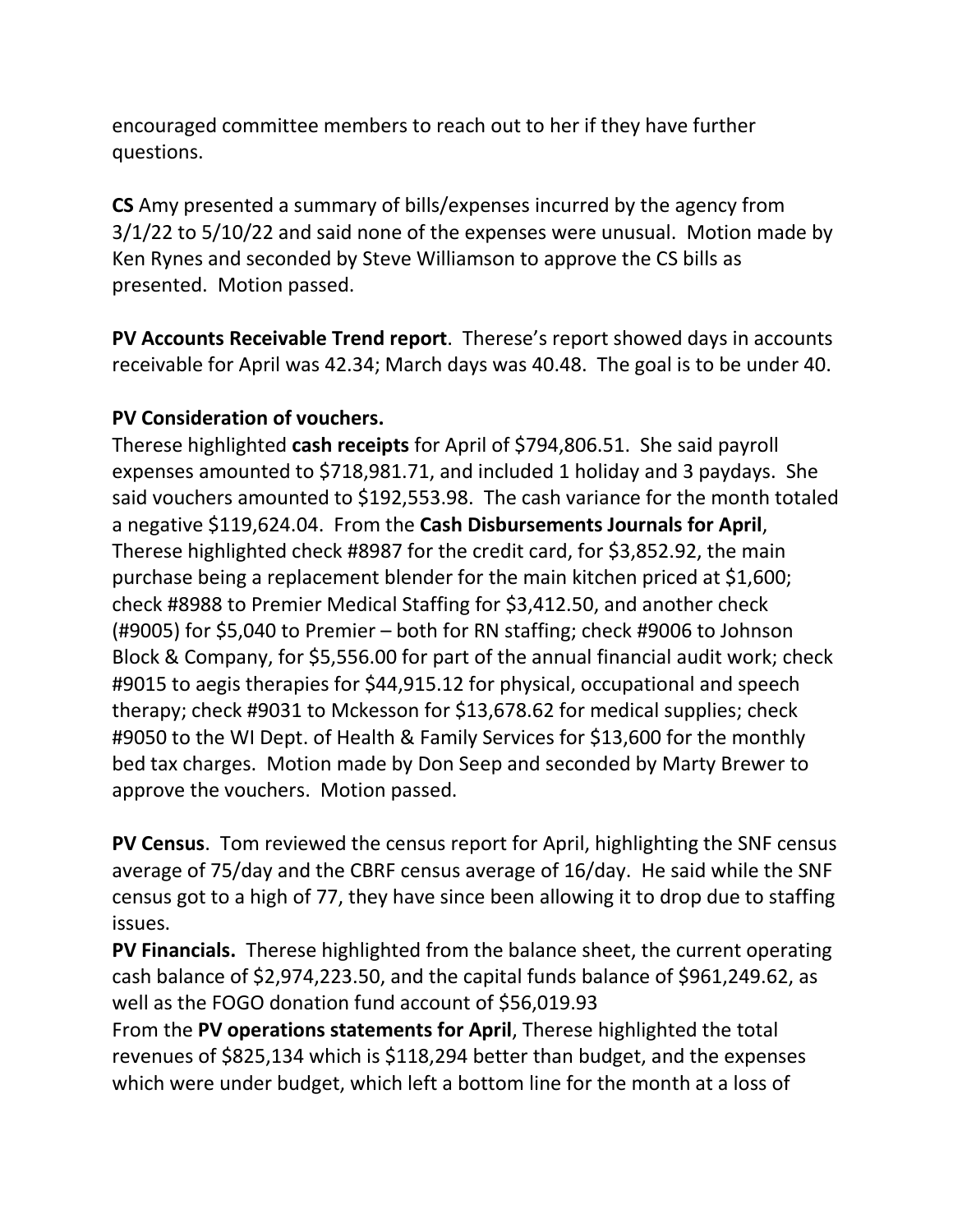\$12,412; (which includes \$92,976 for depreciation). The loss year to date of \$229,530 is \$447,895 better than budget.

**PV Cash Flow Report**. Therese shared the cash flow report, showing comparisons of cash flow since January of 2021 on a month by month basis.

**PV Consideration of possible actions related to the solar array project.** Motion made by Ken Rynes and seconded by Marty Brewer to accept the Solar Array construction bid from Solar Connections for \$286,139 and to authorize Pine Valley's administrator to:

- 1) meet with Solar Connections to discuss engineering modifications to their original bid which might enhance the proposed array's energy production;
- 2) add such modifications to the original bid, if the modifications will add more financial benefit to the array than cost;
- 3) to complete the financial plan by completing contract negotiations with the private investors who will own the array for a minimum of five years, and have such contract reviewed by Richland County corporate counsel;
- 4) to present the Solar array proposal and financing plan to Richland County's Finance & Personnel Committee on June 7, 2022, for their approval to send onto the Richland County Board for its meeting on June 21, 2022. Motion passed.

**PV Consideration of picnic shelter bids.** Motion made by Marty Brewer and seconded by Pat Rippchen to accept the Shelter bid from Salisbury Construction II LLC for \$67,490 and to authorize Pine Valley's administrator to:

- 1) meet with Salisbury construction regarding modifications to the original plan, and determine added cost;
- 2) proceed with project only if funding from other sources comes through and Pine Valley's out of pocket expenses will not exceed \$30,000. Motion passed.